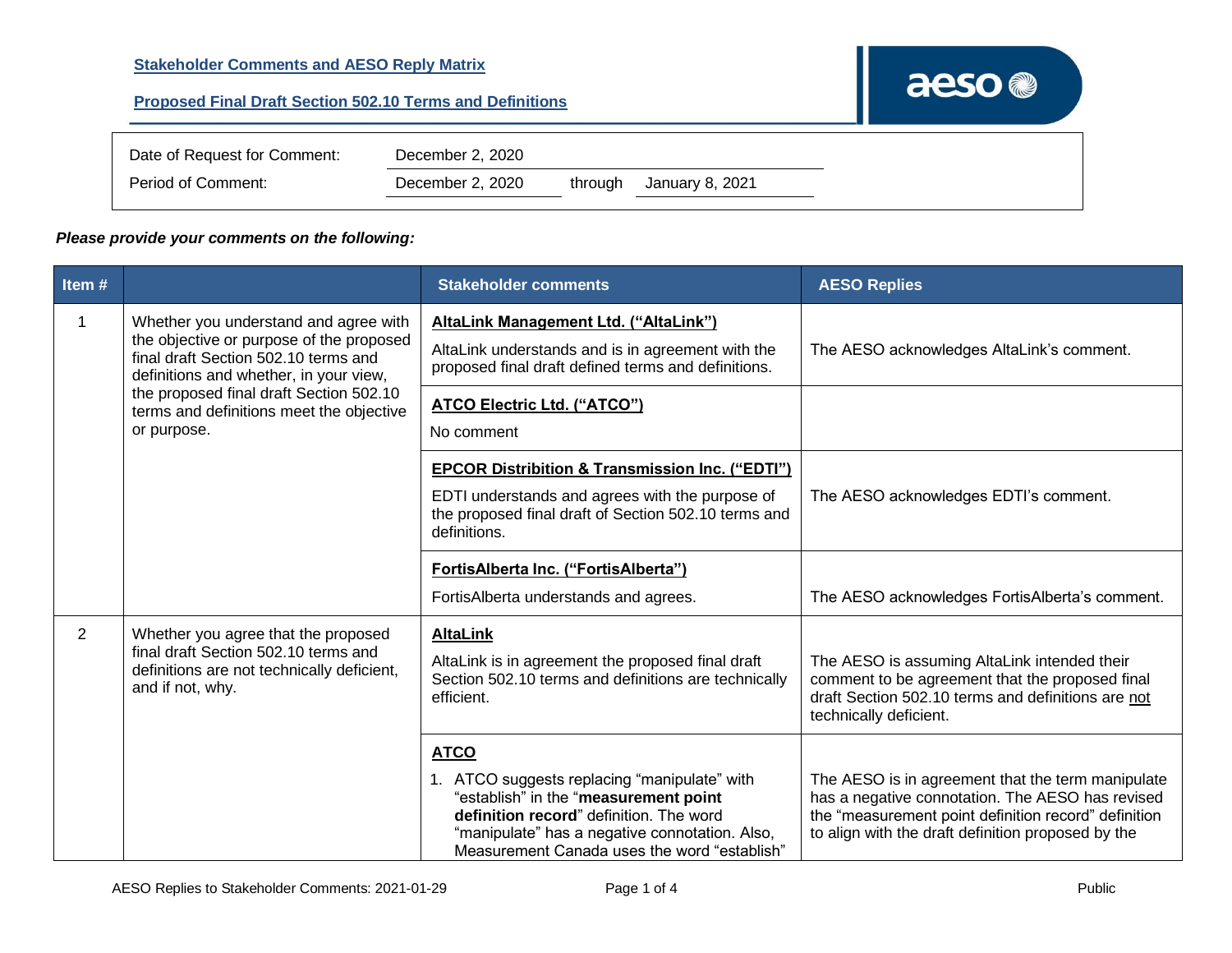

| Item# |                                                                                                                                                                                                                                                                                                                                                                                                                              | <b>Stakeholder comments</b>                                                                                                                                                                                                                                                                                                                                                                                                                                                                                                                                                                                | <b>AESO Replies</b>                                                                                                                                                                                                                                                                                                                                                                                                                                |
|-------|------------------------------------------------------------------------------------------------------------------------------------------------------------------------------------------------------------------------------------------------------------------------------------------------------------------------------------------------------------------------------------------------------------------------------|------------------------------------------------------------------------------------------------------------------------------------------------------------------------------------------------------------------------------------------------------------------------------------------------------------------------------------------------------------------------------------------------------------------------------------------------------------------------------------------------------------------------------------------------------------------------------------------------------------|----------------------------------------------------------------------------------------------------------------------------------------------------------------------------------------------------------------------------------------------------------------------------------------------------------------------------------------------------------------------------------------------------------------------------------------------------|
|       |                                                                                                                                                                                                                                                                                                                                                                                                                              | in their specifications (i.e. GEN-25, E-31,<br>Complex Metering Implementation).                                                                                                                                                                                                                                                                                                                                                                                                                                                                                                                           | AESO in November 2019. Including the word<br>manipulate in this version was an error.                                                                                                                                                                                                                                                                                                                                                              |
|       |                                                                                                                                                                                                                                                                                                                                                                                                                              | "measurement point definition record"<br>means a specification that defined the<br>physical arrangement of a revenue metering<br>system as well as any algorithms used to<br><b>manipulate establish</b> the interval data<br>associated with a metering point to produce<br>the interval data used for financial settlement<br>with the ISO.                                                                                                                                                                                                                                                              | "measurement point definition record" means a<br>specification that defines the physical arrangement<br>of a revenue metering system as well as any<br>algorithms used to manipulate adjust the interval<br>data associated with a metering point to produce<br>the interval data used for financial settlement with<br>the ISO.                                                                                                                   |
|       |                                                                                                                                                                                                                                                                                                                                                                                                                              | 2. The "metered demand" definition should include<br>distributed generation, Micro-generation, and<br>interchange points where these are typically<br>connected to the distribution system. ATCO<br>suggests removing reference to the transmission<br>as shown below. It is also consistent with the<br>"metered energy" definition.<br>"metered demand" means the rate, in MW,<br>at which electric energy is transferred to or<br>from the transmission system, as measured<br>by the relevant metering equipment and<br>averaged over a 15-minute or other interval<br>as deemed necessary by the ISO. | The AESO disagrees. "metered demand" is a term<br>specifically for DTS and certain direct connect<br>customers in the ISO tariff. The proposed definition<br>for "metered demand" aligns with its use in the ISO<br>tariff. Additionally, distributed generation are not<br>billed or compensated based on "metered demand"<br>therefore the AESO does not agree that it is<br>appropriate to include distributed generation in the<br>definition. |
|       | 3. "active energy" is a defined term and definition,<br>so "reactive energy" should also be a defined<br>term and definition. Should they be defined in<br>the terms and definitions?<br>"active Energy" is not a currently defined term in<br>the CADG (Consolidated Authoritative Document<br>Glossary). Also, the definition of this defined<br>term is not included in this document so we are<br>unsure of its meaning. | The AESO agrees that the term "active energy" is<br>not a defined term in the AESO's Consolidated<br>Authoritative Document Glossary ("CADG"). It was a<br>typographical error to bold this term in the proposed<br>definition for "metering point" and the definition of<br>"meter" being proposed to be removed from the<br>CADG. The AESO has corrected this error.                                                                                                                                                                                                                                     |                                                                                                                                                                                                                                                                                                                                                                                                                                                    |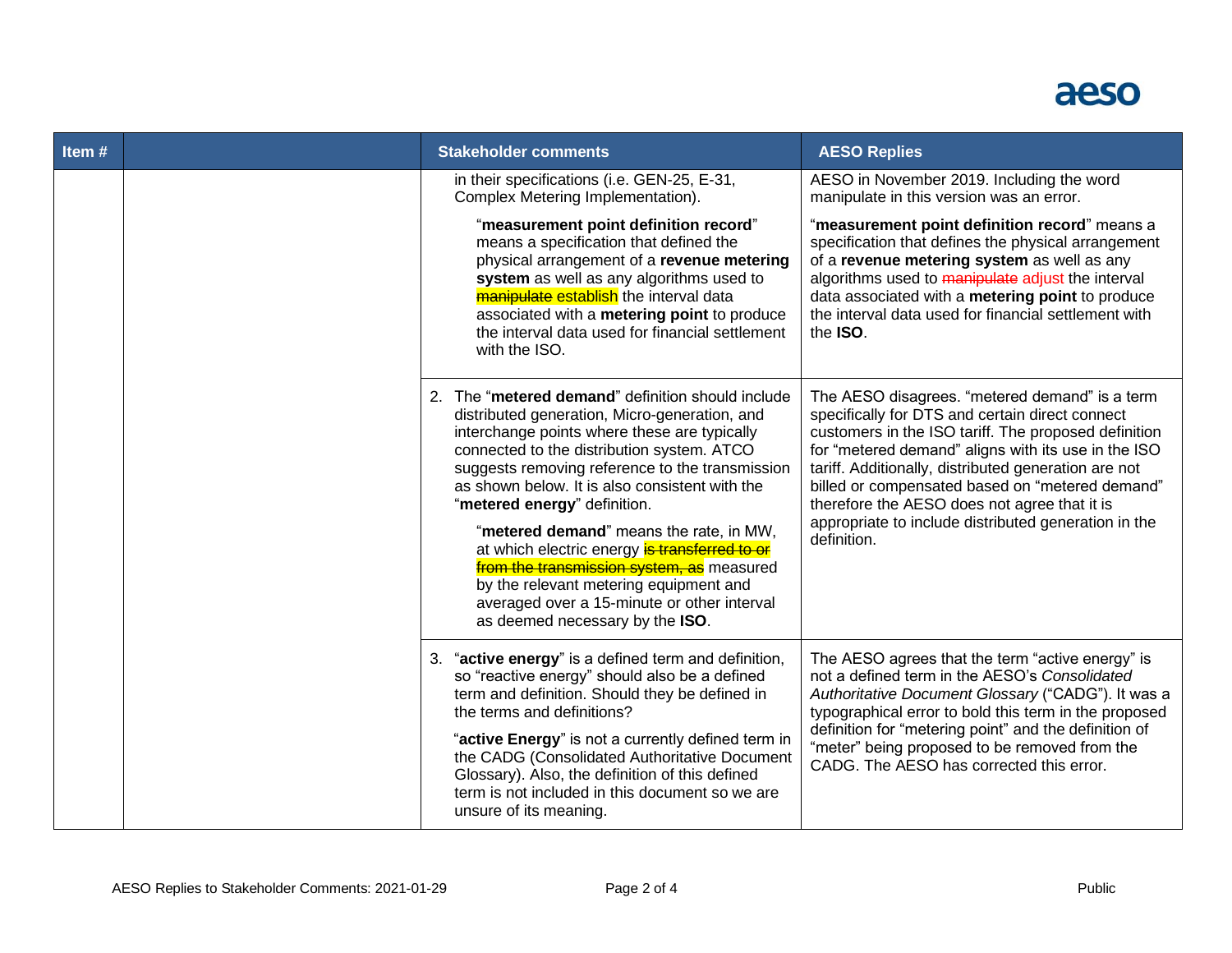

| Item $#$ |                                                                                                                                                                                                            | <b>Stakeholder comments</b>                                                                                                                                             | <b>AESO Replies</b>                            |
|----------|------------------------------------------------------------------------------------------------------------------------------------------------------------------------------------------------------------|-------------------------------------------------------------------------------------------------------------------------------------------------------------------------|------------------------------------------------|
|          |                                                                                                                                                                                                            | <b>EDTI</b><br>EDTI agrees that the proposed final draft of Section<br>502.10 terms and definitions is not technically<br>deficient.                                    | The AESO acknowledges EDTI's comment.          |
|          |                                                                                                                                                                                                            | <b>FortisAlberta</b><br>FortisAlberta agrees.                                                                                                                           | The AESO acknowledges FortisAlberta's comment. |
| 3        | Whether you agree that the proposed<br>final draft Section 502.10 terms and<br>definitions, taken together with all ISO<br>rules, supports a fair, efficient and<br>openly competitive market, and if not, | <b>AltaLink</b><br>AltaLink is in agreement the proposed final draft<br>Section 502.10 terms and definitions is fair and<br>efficient for an openly competitive market. | The AESO acknowledges AltaLink's comment.      |
| why.     | <b>ATCO</b><br>No comment                                                                                                                                                                                  |                                                                                                                                                                         |                                                |
|          |                                                                                                                                                                                                            | <b>EDTI</b><br>EDTI agrees the proposed final draft of Section<br>502.10 terms and definitions supports a fair, efficient<br>and openly competitive market.             | The AESO acknowledges EDTI's comment.          |
|          |                                                                                                                                                                                                            | <b>FortisAlberta</b>                                                                                                                                                    |                                                |
|          |                                                                                                                                                                                                            | FortisAlberta agrees.                                                                                                                                                   | The AESO acknowledges FortisAlberta's comment. |
| 4        | Whether you agree that proposed final<br>draft Section 502.10 terms and<br>definitions support the public interest,<br>and if not, why.                                                                    | <b>AltaLink</b><br>AltaLink is in agreement the proposed final draft<br>Section 502.10 terms and definitions support the<br>interest of the public.                     | The AESO acknowledges AltaLink's comment.      |
|          |                                                                                                                                                                                                            | <b>ATCO</b><br>No comment                                                                                                                                               |                                                |